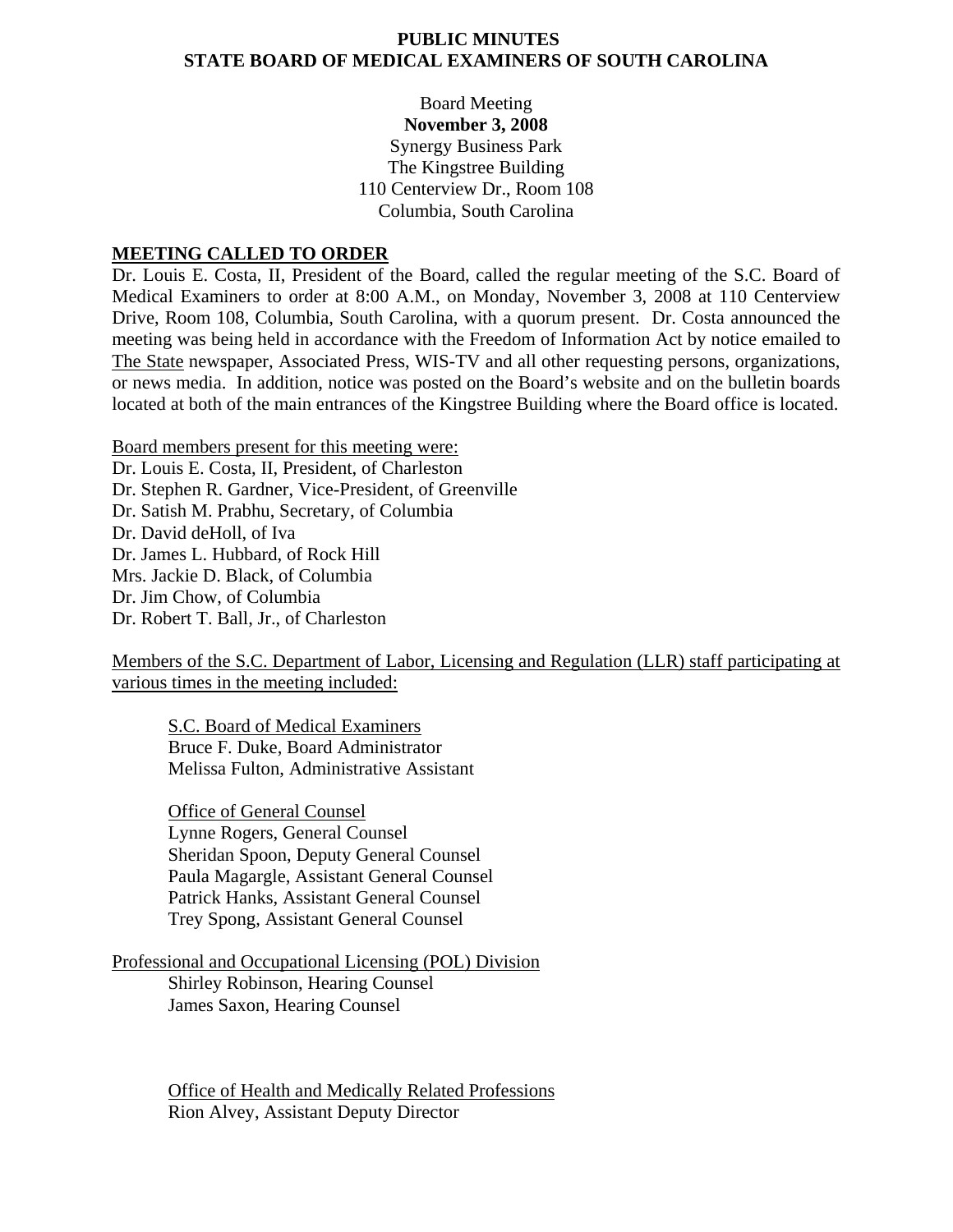# **REVIEW/APPROVAL OF AGENDA**

An agenda for this meeting was reviewed and approved.

# **REVIEW/APPROVAL OF MINUTES FROM SEPTEMBER 2008 BOARD MEETING:**

\_\_\_\_\_\_\_\_\_\_\_\_\_\_\_\_\_\_\_\_\_\_\_\_\_\_\_\_\_\_\_\_\_\_\_\_\_\_\_\_\_\_\_\_\_\_\_\_\_\_\_\_\_\_\_\_\_\_\_\_\_\_\_\_\_\_\_\_\_\_\_\_\_

# **A motion was made to approve the Minutes. Dr. Gardner seconded the motion and it was unanimously passed.**

### **REVIEW/APPROVAL OF PA/RCP RECOMMENDATIONS:**

**LLR-BOARD OF MEDICAL EXAMINERS BOARD MEETING, November 3-5, 2008** 

| <b>DISCUSSION TOPIC:</b> | Recommendations from the Respiratory Care Committee Meeting,<br><b>October 10, 2008</b> |
|--------------------------|-----------------------------------------------------------------------------------------|
| <b>FROM:</b>             | Patricia Blakely, RCP, Chairman<br><b>SC Respiratory Care Committee</b>                 |

#### **LLR-BOARD OF MEDICAL EXAMINERS BOARD MEETING, NOVEMBER 3, 2008**

**DISCUSSION TOPIC: Recommendations from the PA Committee Meeting October 29, 2008 (via teleconference call)** 

**A motion was made to approve the recommendations with the reflection that Dr. Ball was in attendance for the PA Committee meeting and to approve the RCP recommendations . Dr. Gardner seconded the motion and it was unanimously passed.** 

# **DR. COSTA –PRESIDENT'S REPORT**

**Dr. Costa discussed his meeting with the SCMA in Charleston and the utilization of the SCMA to facilitate the passing of 39.12**

**Dr. Costa discussed his appearance at the Dentistry Board meeting and he clarified the policy on injectibles outside of the MPA. Those procedures are only to be performed by a licensed physician or dentist.**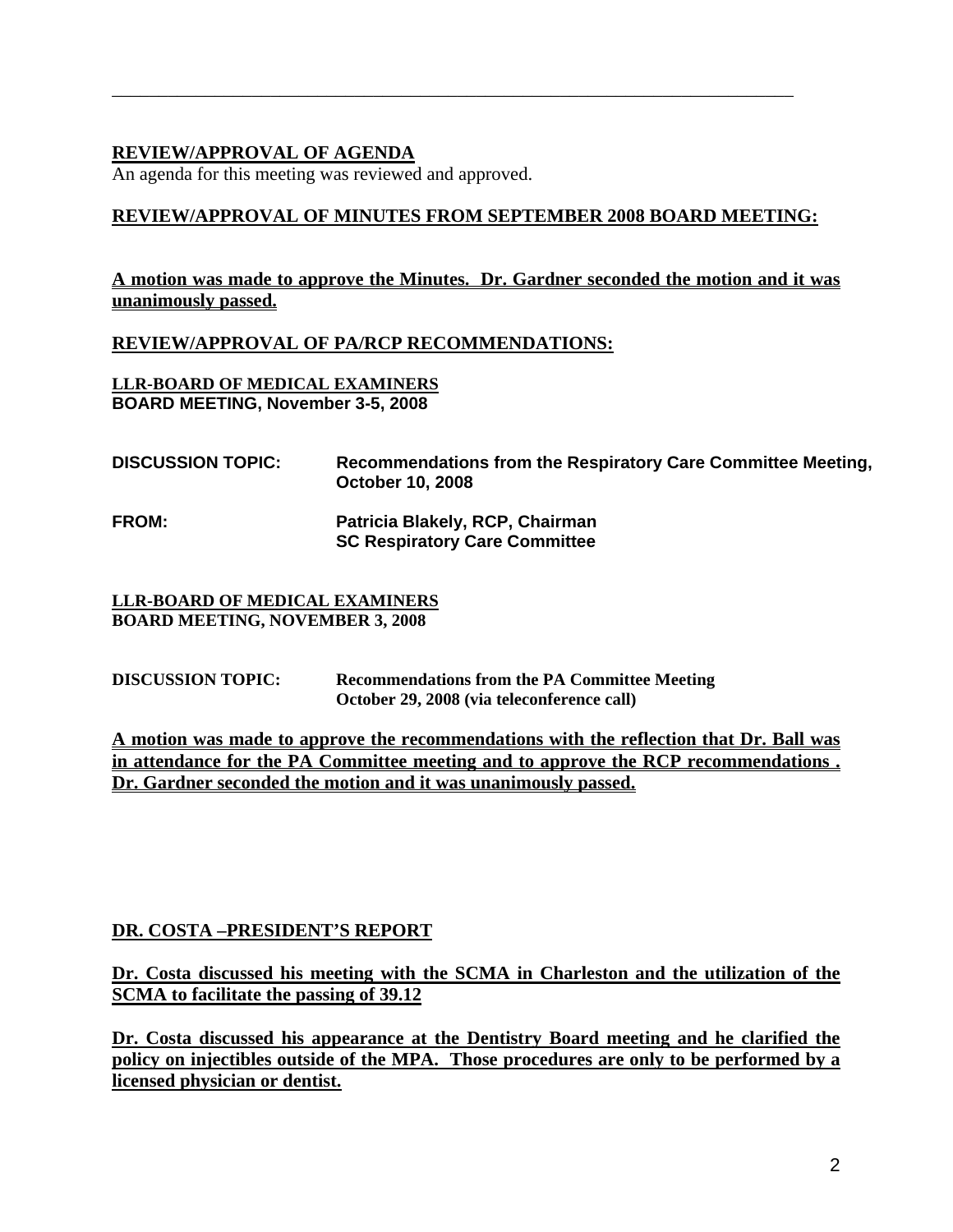# **Board Members all in favor to defer elections of executive committee until the February 2009 Board meeting.**

\_\_\_\_\_\_\_\_\_\_\_\_\_\_\_\_\_\_\_\_\_\_\_\_\_\_\_\_\_\_\_\_\_\_\_\_\_\_\_\_\_\_\_\_\_\_\_\_\_\_\_\_\_\_\_\_\_\_\_\_\_\_\_\_\_\_\_\_\_\_\_\_\_

# **FINAL ORDER HEARINGS**

**A motion was made and passed for the Board to go into Executive Session to conduct Final Order Hearings.** Each hearing was held in Executive Session, and a transcript of each hearing, as well as the Board's Final Order, are on file at the Board Office. No votes were made or actions taken while the Board was in Executive Session. **A motion was made and passed to return to Public Session and the Board voted on the following sanctions after each Final Order Hearing:**

**Final Order Hearing 2005-110**

**A Motion was made that was seconded by Dr. Ball that the respondent had violated the Medical Practice Act and the sanctions are as follows:**

- **1: Suspension of license stayed upon payment of court cost of \$3,100 and a fine of \$2,000**
- **2: Respondent must take a Board approved ethics class within the next six months.**

**All Board members in favor and Motion carries.**

#### **Office of General Counsel Report – Lynne Rogers**

**A motion was made and passed for the Board to go into Executive Session to review the General Counsel reports. No votes were made or actions taken while the Board was in Executive Session.**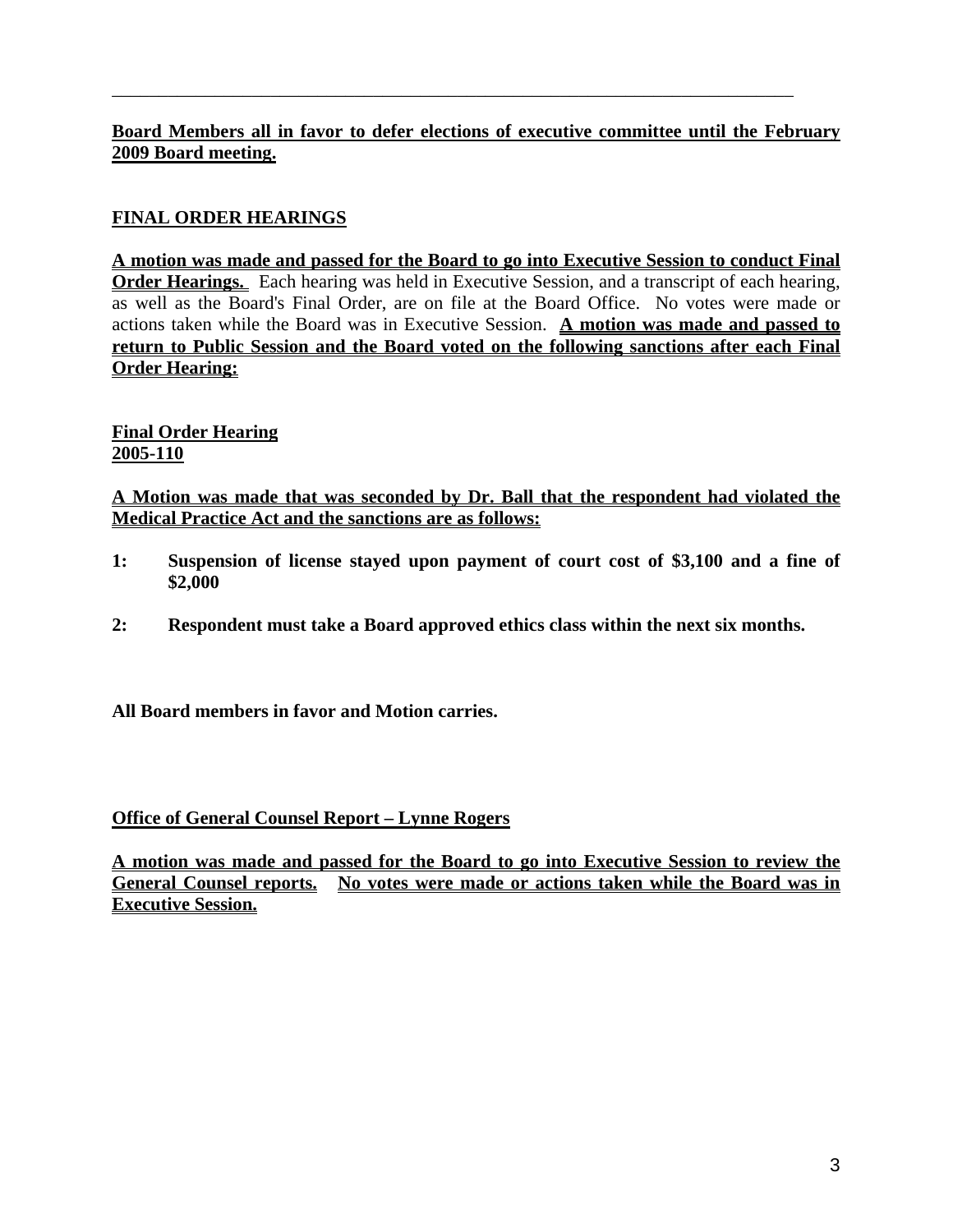#### **Dismissals**

## **A motion was made that was seconded by Dr. deHoll and unanimously passed to approve the following cases for dismissal pursuant to the recommendation of LLR's General Counsel that there is a lack of sufficient evidence to warrant a formal complaint:**

\_\_\_\_\_\_\_\_\_\_\_\_\_\_\_\_\_\_\_\_\_\_\_\_\_\_\_\_\_\_\_\_\_\_\_\_\_\_\_\_\_\_\_\_\_\_\_\_\_\_\_\_\_\_\_\_\_\_\_\_\_\_\_\_\_\_\_\_\_\_\_\_\_

## **Cases 1 through 32.**

### **LETTERS OF CAUTION A motion was made that was seconded by Dr. Costa and unanimously passed to issue a Letter of Caution in the following cases:**

**Case 39** 

### **FORMAL COMPLAINTS**

**A motion was made that was seconded by Dr. Costa and unanimously passed to authorize the issuance of a Formal Complaint pursuant to the recommendation of LLR's General Counsel that there is sufficient evidence to warrant formal proceeding in the following cases:**

**Case 33** 

### **CASES ON APPEAL**

In Executive Session, the Board reviewed the cases that are now on appeal and received specific briefings from Mrs. Rogers.

# **COMPLIANCE REPORT**

The Board received as information a list of monitoring cases that have been determined as being non-compliant. The Office of General Counsel is currently working on these cases to bring them up-to-date.

#### **LICENSEES BEING MONITORED**

The Board received as information a list of all the licensees currently being monitored by the Board.

# **2002-282 Final Order Hearing (Remand from ALC)**

# **A motion was made that was seconded by Dr. deHoll and unanimously passed:**

**1: Board finds no evidence the Respondent terminated the physician-patient relationship with reasonable and sufficient notice prior to learning of the patient's medical condition.**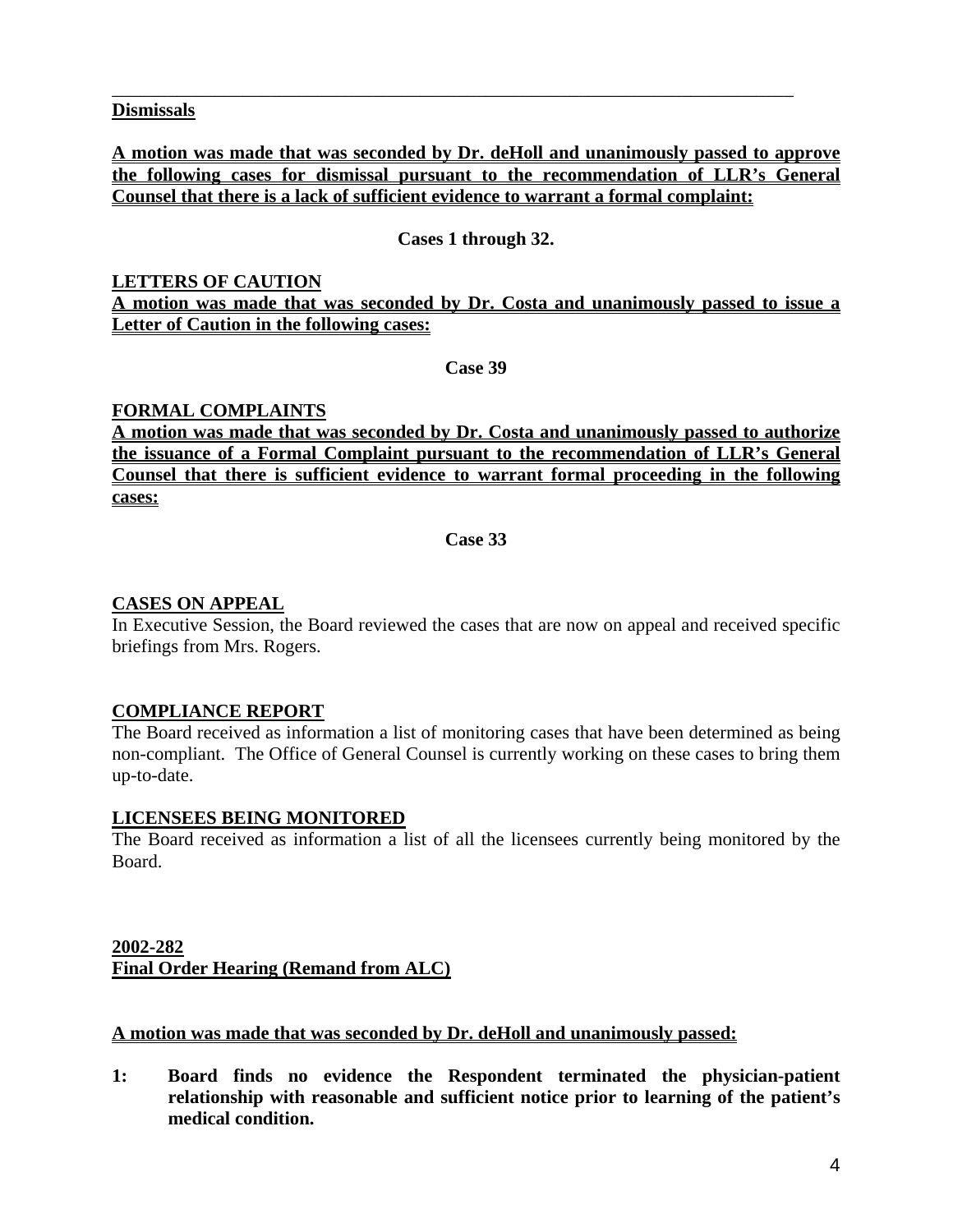# **Berry A. Campbell, M.D., of Georgetown, KY – Final Order Hearing Request to have license reactivated**

**A motion was made that was seconded by Dr. Ball and unanimously passed to approve the the Petitions request to reactivate his license.**

\_\_\_\_\_\_\_\_\_\_\_\_\_\_\_\_\_\_\_\_\_\_\_\_\_\_\_\_\_\_\_\_\_\_\_\_\_\_\_\_\_\_\_\_\_\_\_\_\_\_\_\_\_\_\_\_\_\_\_\_\_\_\_\_\_\_\_\_\_\_\_\_\_

# **Final Order Hearing 2006-336**

# **A Motion was made that was seconded by Ms. Black that the respondent had violated the Medical Practice Act and the sanctions are as follows:**

- **1: Public Reprimand**
- **2: Payment of court cost of \$2,160 to be paid in the next 12 months.**
- **2: Respondent must also continue participation with RPP for a period of five years.**

**All Board members in favor and Motion carries.**

**Final Order Hearing 2007-1**

#### **A Motion was made that was seconded by Ms. Black the sanctions are as follows:**

- **1: The Board accepts the MOA**
- **2: Respondent is on two year probation to run concurrently with the Georgia Order.**
- **3: Respondent must have a chaperone present while attending to female patients.**
- **4: Respondent must pay court costs of \$420.00 and investigative costs of \$500.00 within six months.**

**All Board members in favor and Motion carries.**